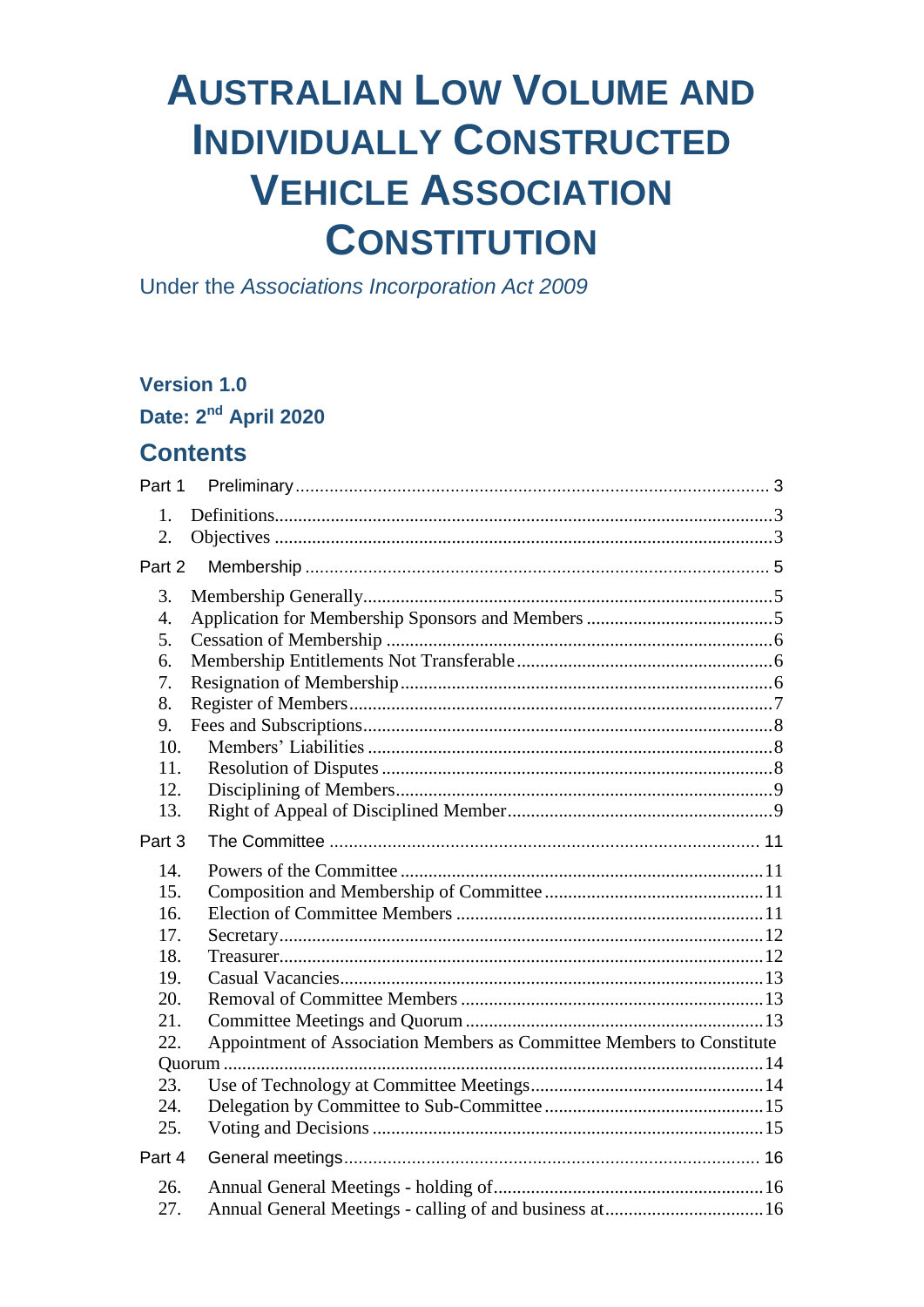| 28.    |  |
|--------|--|
| 29.    |  |
| 30.    |  |
| 31.    |  |
| 32.    |  |
| 33.    |  |
| 34.    |  |
| 35.    |  |
| 36.    |  |
| 37.    |  |
| 38.    |  |
| Part 5 |  |
| 39.    |  |
| 40.    |  |
| 41.    |  |
| 42.    |  |
| 43.    |  |
| 44.    |  |
| 45.    |  |
| 46.    |  |
| 47.    |  |
| 48.    |  |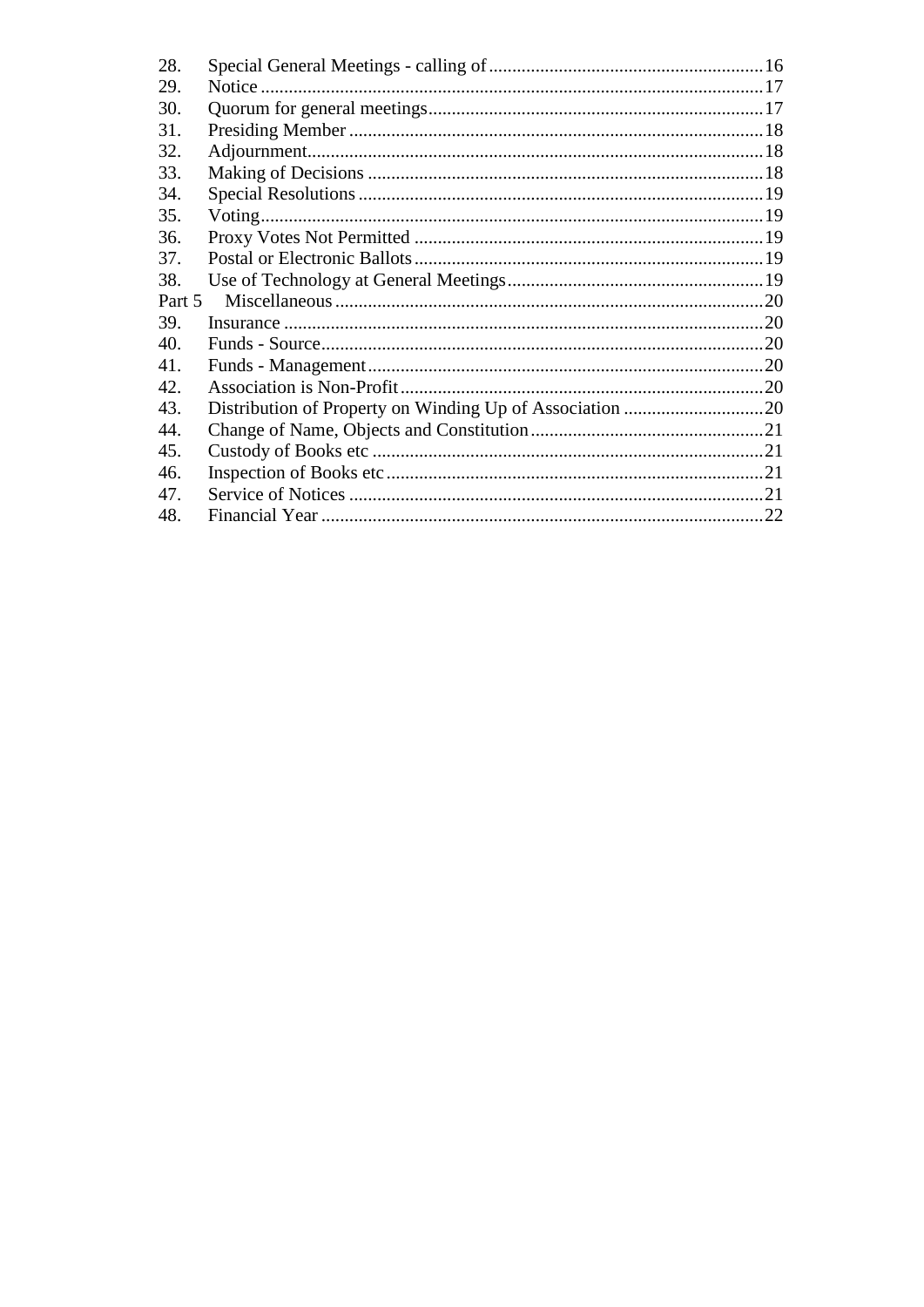# <span id="page-2-0"></span>**Part 1 Preliminary**

## <span id="page-2-1"></span>**1. Definitions**

(1) In this constitution:

*executive committee member* means a member of the committee who is an office-bearer of the association (e.g President, Secretary, Treasurer).

*ICV* means Individually Constructed Vehicle, a motor vehicle constructed a one off or "special", or as one of a very small group of vehicles by an individual that does not have a VIN (Vehicle Identification Number) issued by a registered motor vehicle manufacturer.

*LVV* means Low Volume Vehicle, a motor vehicle constructed in low volume under the regulation of Federal Department of Infrastructure, Transport, Regional Development and Communications (either less than 25 or 100 vehicles per year (see

[https://www.infrastructure.gov.au/vehicles/certification/str\\_lowvol.aspx\)](https://www.infrastructure.gov.au/vehicles/certification/str_lowvol.aspx).

*ordinary committee member* means a member of the committee who is not an office-bearer of the association.

#### *secretary* means:

- (a) the person holding office under this constitution as secretary of the association, or
- (b) if no person holds that office the public officer of the association.

*special general meeting* means a general meeting of the association other than an annual general meeting.

*the Act* means the *[Associations Incorporation Act 2009](http://www.legislation.nsw.gov.au/xref/inforce/?xref=Type%3Dact%20AND%20Year%3D2009%20AND%20no%3D7&nohits=y)*.

*the Regulation* means the *[Associations Incorporation Regulation 2016.](http://www.legislation.nsw.gov.au/xref/inforce/?xref=Type%3Dsubordleg%20AND%20Year%3D2010%20AND%20No%3D238&nohits=y)*

- (2) In this constitution:
	- (a) a reference to a function includes a reference to a power, authority and duty, and
	- (b) a reference to the exercise of a function includes, if the function is a duty, a reference to the performance of the duty.
- (3) The provisions of the *[Interpretation Act 1987](http://www.legislation.nsw.gov.au/xref/inforce/?xref=Type%3Dact%20AND%20Year%3D1987%20AND%20no%3D15&nohits=y)* apply to and in respect of this constitution in the same manner as those provisions would so apply if this constitution were an instrument made under the Act.

## <span id="page-2-2"></span>**2. Objectives**

The principal objective of the Association is to provide a forum and meeting point for Individually Constructed Vehicle Clubs and commercial entities in Australia to assist the builders and owners of LVVs and ICVs to enjoy and enhance their experience of building and driving their vehicles on public roads like other motoring enthusiasts. In particular, the Association will:

a) liaise with government and governance entities to streamline the certification processes such that builders of individually constructed vehicles can achieve certification in a timely and consistent manner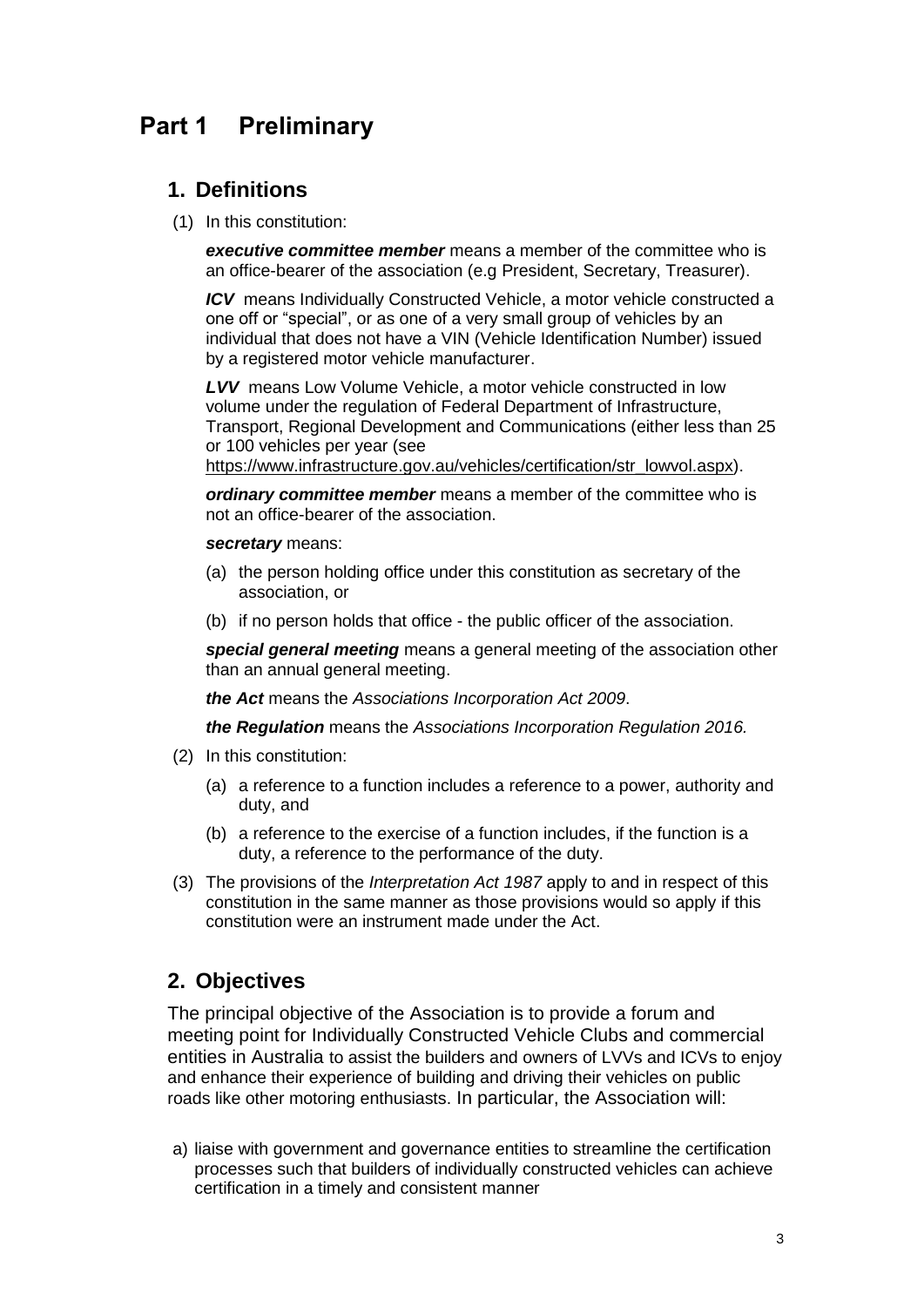- b) liaise with government and governance entities to have certification for individually constructed vehicles uniform and accepted in all states of Australia;
- c) provide up to date technical support and information to motoring enthusiasts and relevant government bodies to help them appreciate the benefits of allowing Individually Constructed Vehicles to be built and registered while meeting current engineering and safety standards;
- d) promote and conduct investigations, research, storage and dissemination of advice and information concerning sound practices in designing, building and maintaining LVVs and ICVs, in Australia;
- e) promote the interests of LVV manufacturers at an industry level;
- f) mentor ICV kit manufacturers and LVV manufacturers to align their design approaches and principles to service both turnkey car and ICV markets;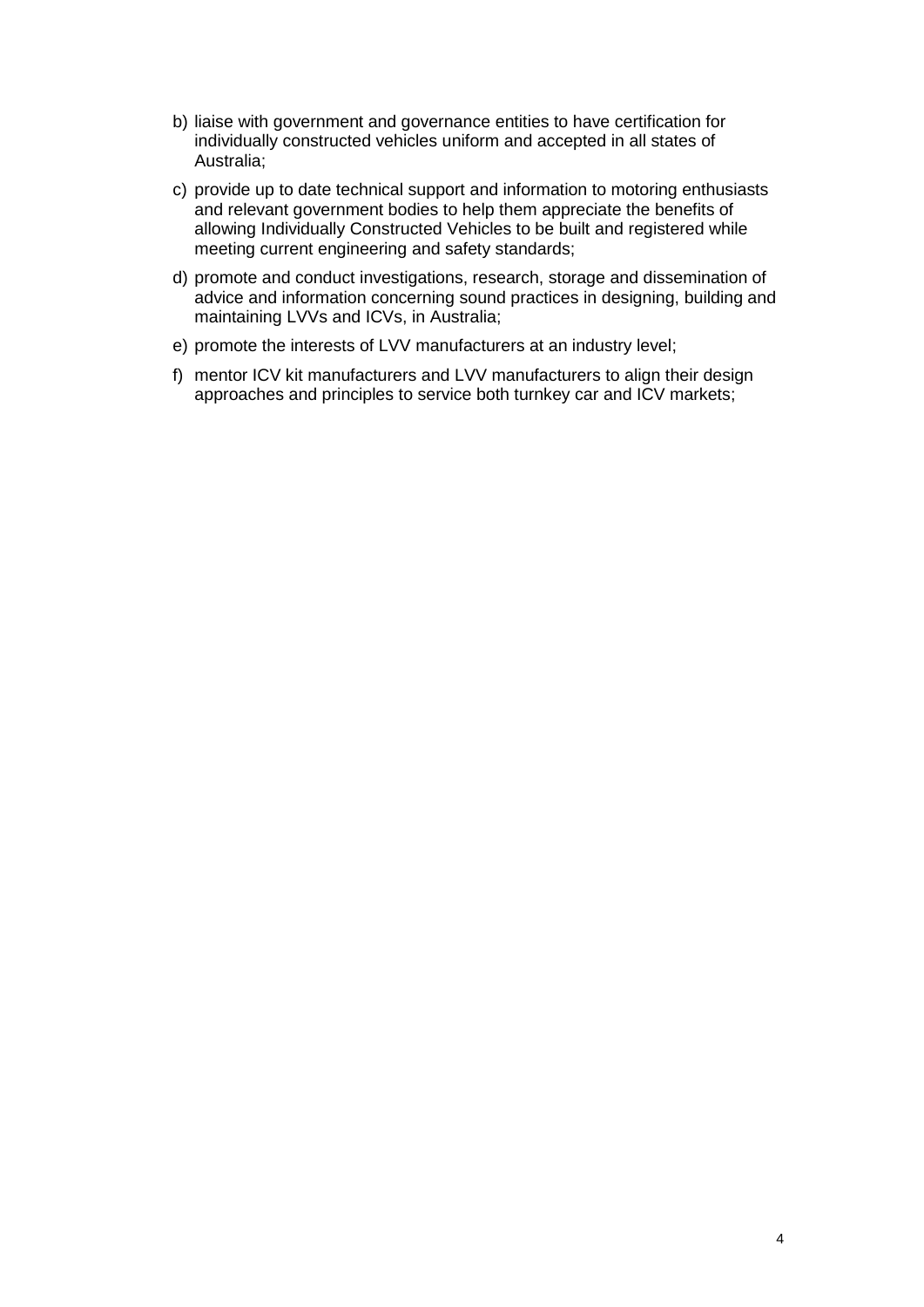# <span id="page-4-0"></span>**Part 2 Membership**

#### <span id="page-4-1"></span>**3. Membership Generally**

- (1) Ordinary membership is open to sponsored members of motoring clubs and sponsored employees of companies and other entities involved in the building and supply of components to builders of ICVs as well as those companies involved in LVV manufacturing. Sponsoring entities must be accepted by the Association and must supply a complete list of current financial ordinary members or employees. Ordinary members in this association will be represented by delegates as follows:
	- (a) at least one natural person for a member that is a commercial entity, or
	- (b) at least one natural people for an incorporated not for profit club

The number of delegates for ordinary member entities in any one financial year may be varied by a vote by the Committee

- (2) An entity is eligible to be a sponsor of members if:
	- (a) the entity can demonstrate their ICV and/or LVV involvement, and
	- (b) the entity has applied and been approved as a sponsor for members of the association in accordance with clause 3.
- (3) A person is taken to be a member of the association if:
	- (a) the person is a natural person that is a financial member of a sponsor club, or
	- (b) the person was:
		- (i) in the case of an unincorporated body that is registered as the association - a member of that unincorporated body immediately before the registration of the association, or
		- (ii) in the case of a registrable corporation that is registered as an association - a member of the registrable corporation immediately before that entity was registered as an association.
- (4) A person is taken to be a member of the association if the person was one of the individuals on whose behalf an application for registration of the association under section 6 (1) (a) of the Act was made.

## <span id="page-4-2"></span>**4. Application for Membership Sponsors and Members**

- (1) An application by an entity or club to become a sponsor of members of the association:
	- (a) must be made in writing (including by email or other electronic means, if the committee so determines) by the entity or club wishing to become a sponsor, in the form determined by the Committee, and
	- (b) must be lodged (including by electronic means, if the committee so determines) with the secretary of the association.
- (2) As soon as practicable after receiving an application to become a sponsoring organisation for membership, the secretary must refer the application to the Committee, which is to determine whether to approve or to reject the application.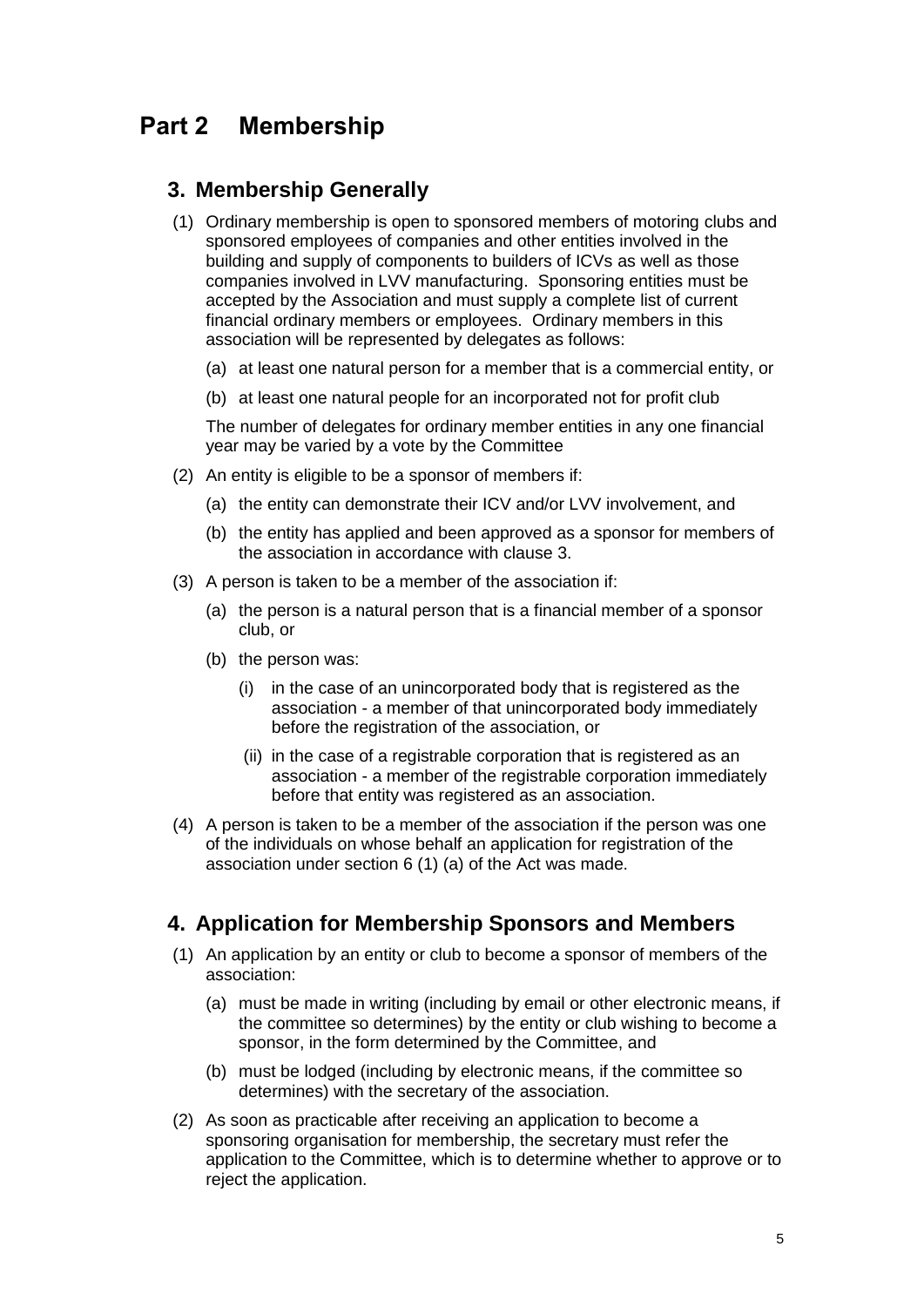- (3) As soon as practicable after the Committee makes that determination, the Secretary or Treasurer must:
	- (a) notify the applicant in writing (including by email or other electronic means, if the committee so determines) that the committee approved or rejected the application (whichever is applicable), and
	- (b) if the committee approved the application, request the sponsor to supply a list of members or employees and to pay (within the period of 28 days after receipt by the applicant of the notification) the sum payable under this constitution for its ordinary members as entrance fee and annual subscription.
- (4) The Secretary or Treasurer must, on payment by the applicant of the amounts referred to in subclause (3) (b) within the period referred to in that provision, enter or cause to be entered the applicants' names in the register of members and, on the name being so entered, the applicant becomes a member of the association, linked to the sponsoring club or entity.
- (5) Where a natural person is a member of two or more sponsor clubs or entities, the member must choose only one sponsor club or entity as their prime sponsor for their membership of the Association. The member must advise all other sponsors that their membership of the Association is via the prime sponsor only.

## <span id="page-5-0"></span>**5. Cessation of Membership**

- A member of the association ceases membership if the person:
	- (a) dies, or
	- (b) resigns membership from the Association, or
	- (c) resigns membership or employment with the sponsor club or entity
	- (d) is expelled from the association, or
	- (e) fails to pay the annual membership fee to their sponsoring club or entity
	- (f) is a member or employee of a sponsoring entity that has under clause 9 (2) within 3 months after the fee is due.

#### <span id="page-5-1"></span>**6. Membership Entitlements Not Transferable**

A right, privilege or obligation which a person has by reason of being a member of the association:

- (a) is not capable of being transferred or transmitted to another person, and
- (b) terminates on cessation of the person's membership.

#### <span id="page-5-2"></span>**7. Resignation of Membership**

- (1) A member of the association may resign from membership of the association by first giving to the secretary written notice of at least 1 month (or any other period that the committee may determine) of the member's intention to resign and, on the expiration of the period of notice, the member ceases to be a member.
- (2) If a member of the association ceases to be a member under subclause (1), and in every other case where a member ceases to hold membership, the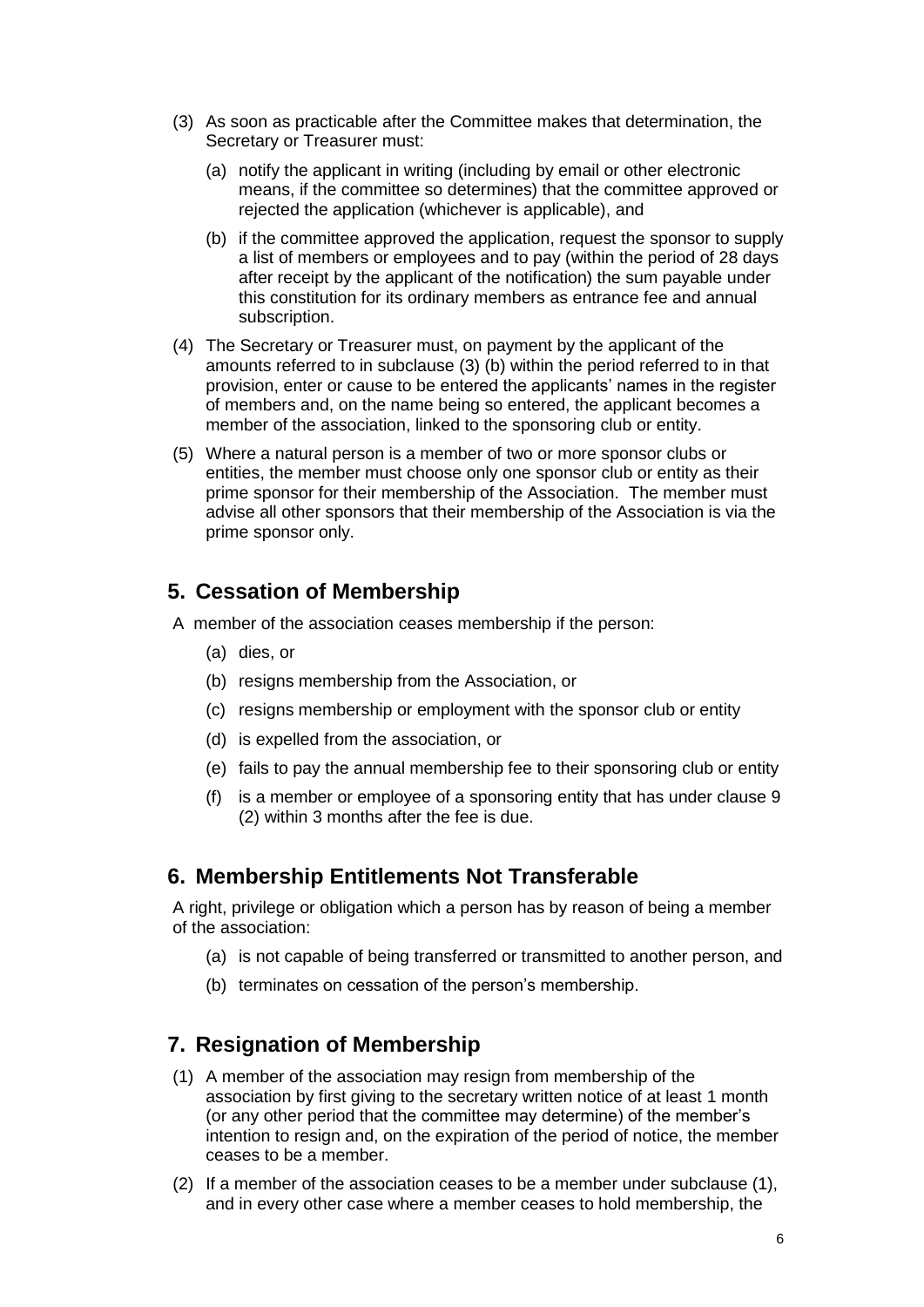secretary must make an appropriate entry in the register of members recording the date on which the member ceased to be a member.

#### <span id="page-6-0"></span>**8. Register of Members**

- (1) The secretary or treasurer must establish and maintain a register of members of the association (whether in written or electronic form) specifying the name and postal, residential or email address of each person who is a member of the association together with the date on which the person became a member.
- (2) The register of members must be kept in New South Wales at the main premises of any of the association's committee members
- (3) The register of members must be open for inspection, free of charge, by any member of the association at any reasonable hour.
- (4) A member of the association may obtain a copy of any part of the register on payment of a fee of not more than \$1 for each page copied.
- (5) If a member requests that any information contained on the register about the member (other than the member's name) not be available for inspection, that information must not be made available for inspection.
- (6) A member must not use information about a person obtained from the register to contact or send material to the person, other than for:
	- (a) the purposes of sending the person a newsletter, a notice in respect of a meeting or other event relating to the association or other material relating to the association, or
	- (b) any other purpose necessary to comply with a requirement of the Act or the Regulation.
- (7) Member Clubs are to ensure details of their Committeee is held by the association. When there are any changes, the club delegates must provide a schedule of the Club's Committee. The information to be supplied should include:
	- (a) club name or code, and
	- (b) club office title, and
	- (c) club member first and last name
	- (d) club member's contact email and telephone number
- (8) Member Clubs are to provide a register extract of their financial members, updated monthly and preferably in electronic form (Excel or CSV) to maintain associate membership details. The information to be supplied should include:
	- (a) club name or code, and
	- (b) club membership number, and
	- (c) club member first and last name
	- (d) club member's home suburb or town
	- (d) club member's contact email and telephone number
- (9) A natural person can only appear in the register of members once under one sponsor and will have only one vote at any meeting or election held by the Association.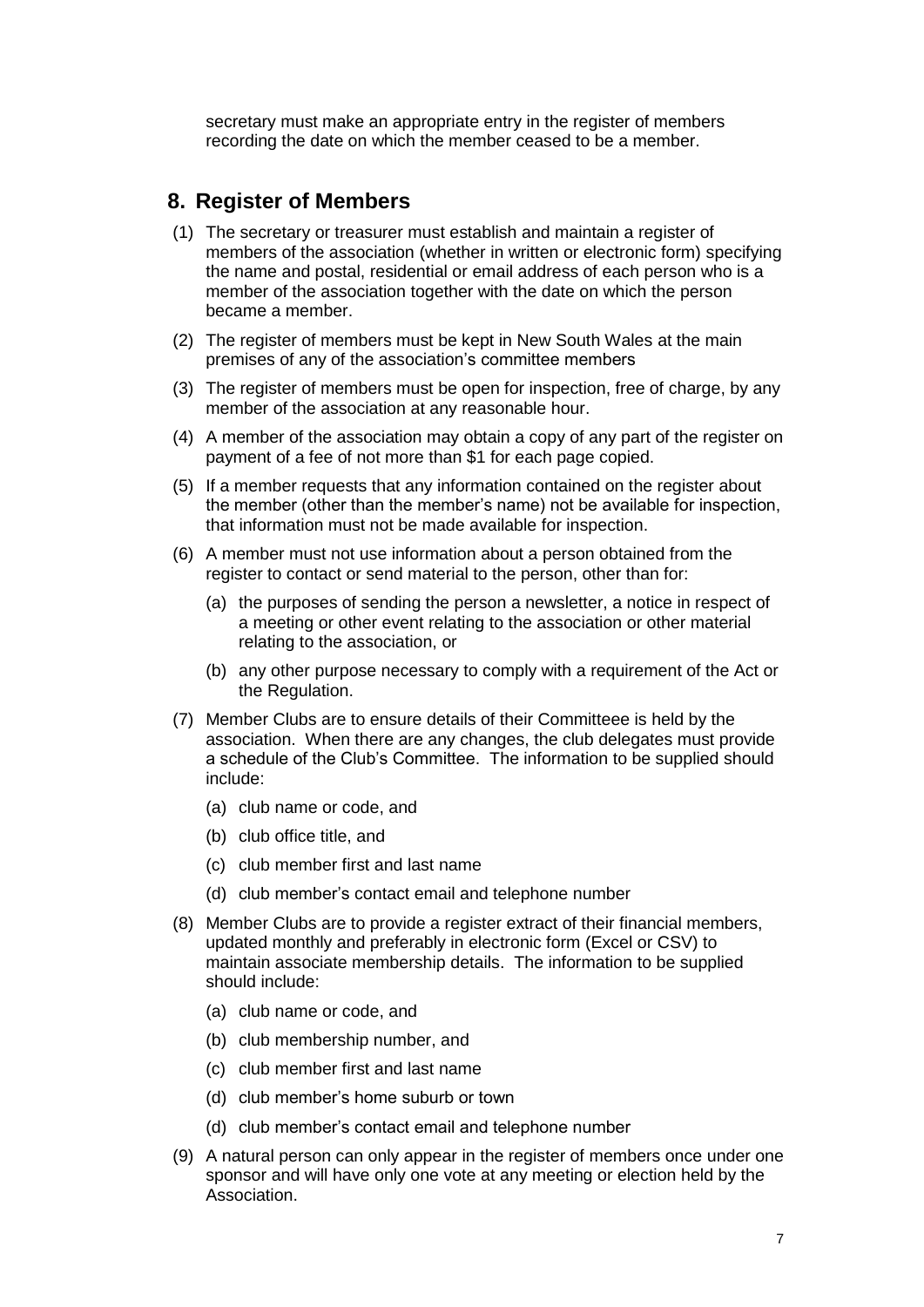- (a) Should a member be listed more than once in the Association's register of members, the Secretary or Treasurer must contact all sponsors and the individual to advise that the member must select only one sponsor for their membership of the Association.
- (b) Nothing in this clause will limit the contribution an individual can make to any club or entity as a member or employee, or to participate in voting at meetings and elections of other clubs or entities on matter outside the scope of the Association.
- (10) If the register of members is kept in electronic form:
	- (a) it must be convertible into hard copy, and
	- (b) the requirements in subclauses (2) and (3) apply as if a reference to the register of members is a reference to a current hard copy of the register of members.

## <span id="page-7-0"></span>**9. Fees and Subscriptions**

- (1) A member of the association must, on admission to membership, pay to the association a fee of \$1 or, if some other amount is determined by the committee, that other amount.
- (2) In addition to any amount payable by the member under subclause (1), a member of the association must pay to the association an annual membership fee of \$2 or, if some other amount is determined by the committee, that other amount:
	- (a) except as provided by paragraph (b), before the first day of the financial year of the association in each calendar year, or
	- (b) if the member becomes a member on or after the first day of the financial year of the association in any calendar year—on becoming a member and before the first day of the financial year of the association in each succeeding calendar year.

## <span id="page-7-1"></span>**10. Members' Liabilities**

The liability of a member of the association to contribute towards the payment of the debts and liabilities of the association or the costs, charges and expenses of the winding up of the association is limited to the amount, if any, unpaid by the member in respect of membership of the association as required by clause 8.

# <span id="page-7-2"></span>**11. Resolution of Disputes**

- (1) A dispute between a member and another member (in their capacity as members) of the association, or a dispute between a member or members and the association, are to be referred to a Community Justice Centre for mediation under the *Community Justice Centres Act 1983*.
- (2) If a dispute is not resolved by mediation within 3 months of the referral to a Community Justice Centre, the dispute is to be referred to arbitration.
- (3) The *Commercial Arbitration Act 2010* applies to a dispute referred to arbitration.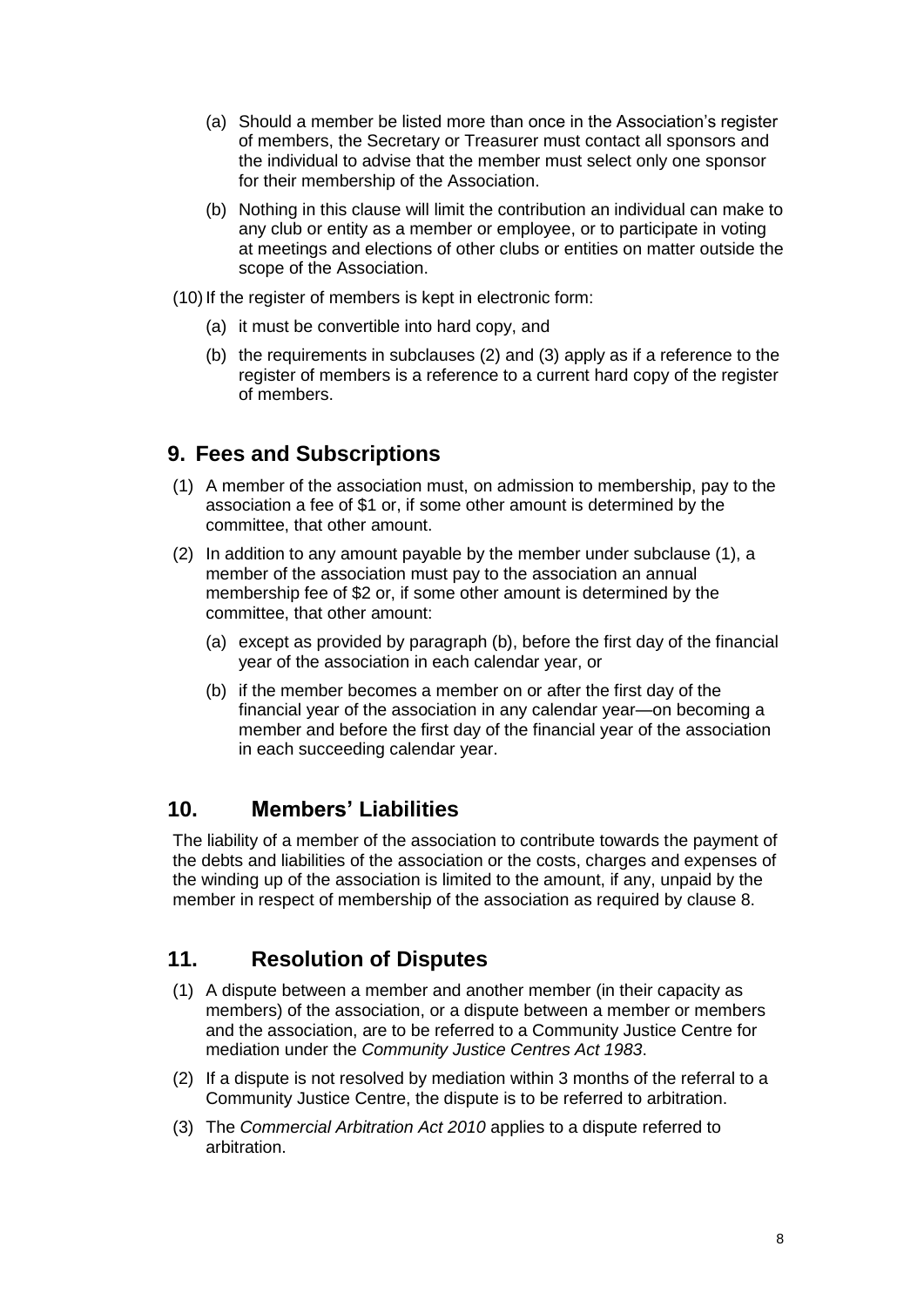## <span id="page-8-0"></span>**12. Disciplining of Members**

- (1) A complaint may be made to the committee by any person that a member of the association:
	- (a) has refused or neglected to comply with a provision or provisions of this constitution, or
	- (b) has wilfully acted in a manner prejudicial to the interests of the association.
- (2) The committee may refuse to deal with a complaint if it considers the complaint to be trivial or vexatious in nature.
- (3) If the committee decides to deal with the complaint, the committee:
	- (a) must cause notice of the complaint to be served on the member concerned, and
	- (b) must give the member at least 14 days from the time the notice is served within which to make submissions to the committee in connection with the complaint, and
	- (c) must take into consideration any submissions made by the member in connection with the complaint.
- (4) The committee may, by resolution, expel the member from the association or suspend the member from membership of the association if, after considering the complaint and any submissions made in connection with the complaint, it is satisfied that the facts alleged in the complaint have been proved and the expulsion or suspension is warranted in the circumstances.
- (5) If the committee expels or suspends a member, the secretary must, within 7 days after the action is taken, cause written notice to be given to the member of the action taken, of the reasons given by the committee for having taken that action and of the member's right of appeal under clause 12.
- (6) The expulsion or suspension does not take effect:
	- (a) until the expiration of the period within which the member is entitled to appeal against the resolution concerned, or
	- (b) if within that period the member exercises the right of appeal, unless and until the association confirms the resolution under clause 12,

whichever is the later.

## <span id="page-8-1"></span>**13. Right of Appeal of Disciplined Member**

- (1) A member may appeal to the association in general meeting against a resolution of the committee under clause 11, within 7 days after notice of the resolution is served on the member, by lodging with the secretary a notice to that effect.
- (2) The notice may, but need not, be accompanied by a statement of the grounds on which the member intends to rely for the purposes of the appeal.
- (3) On receipt of a notice from a member under subclause (1), the secretary must notify the committee, which is to convene a general meeting of the association to be held within 28 days after the date on which the secretary received the notice.
- (4) At a general meeting of the association convened under subclause (3):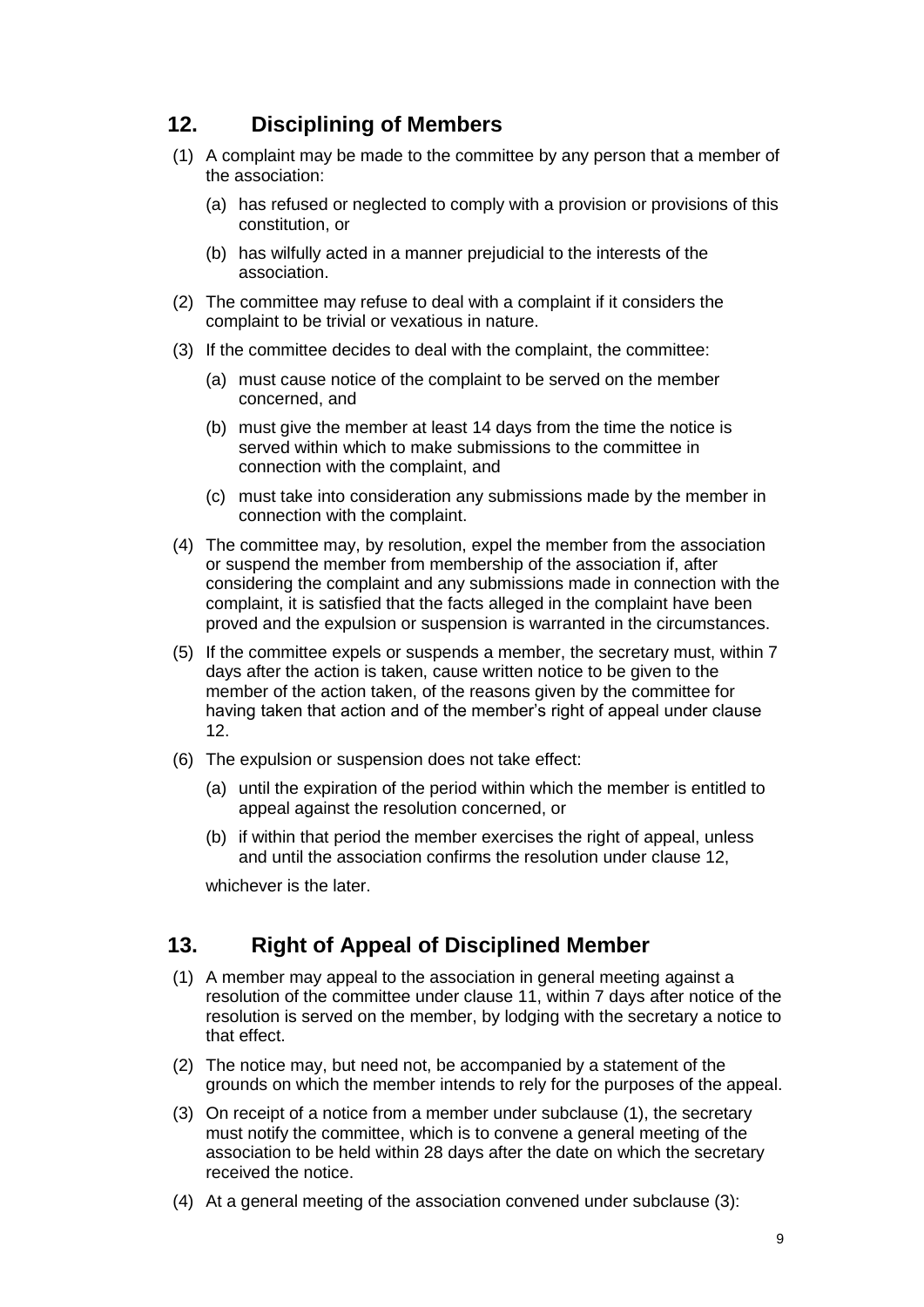- (a) no business other than the question of the appeal is to be transacted, and
- (b) the committee and the member must be given the opportunity to state their respective cases orally or in writing, or both, and
- (c) the members present are to vote by secret ballot on the question of whether the resolution should be confirmed or revoked.
- (5) The appeal is to be determined by a simple majority of votes cast by members of the association.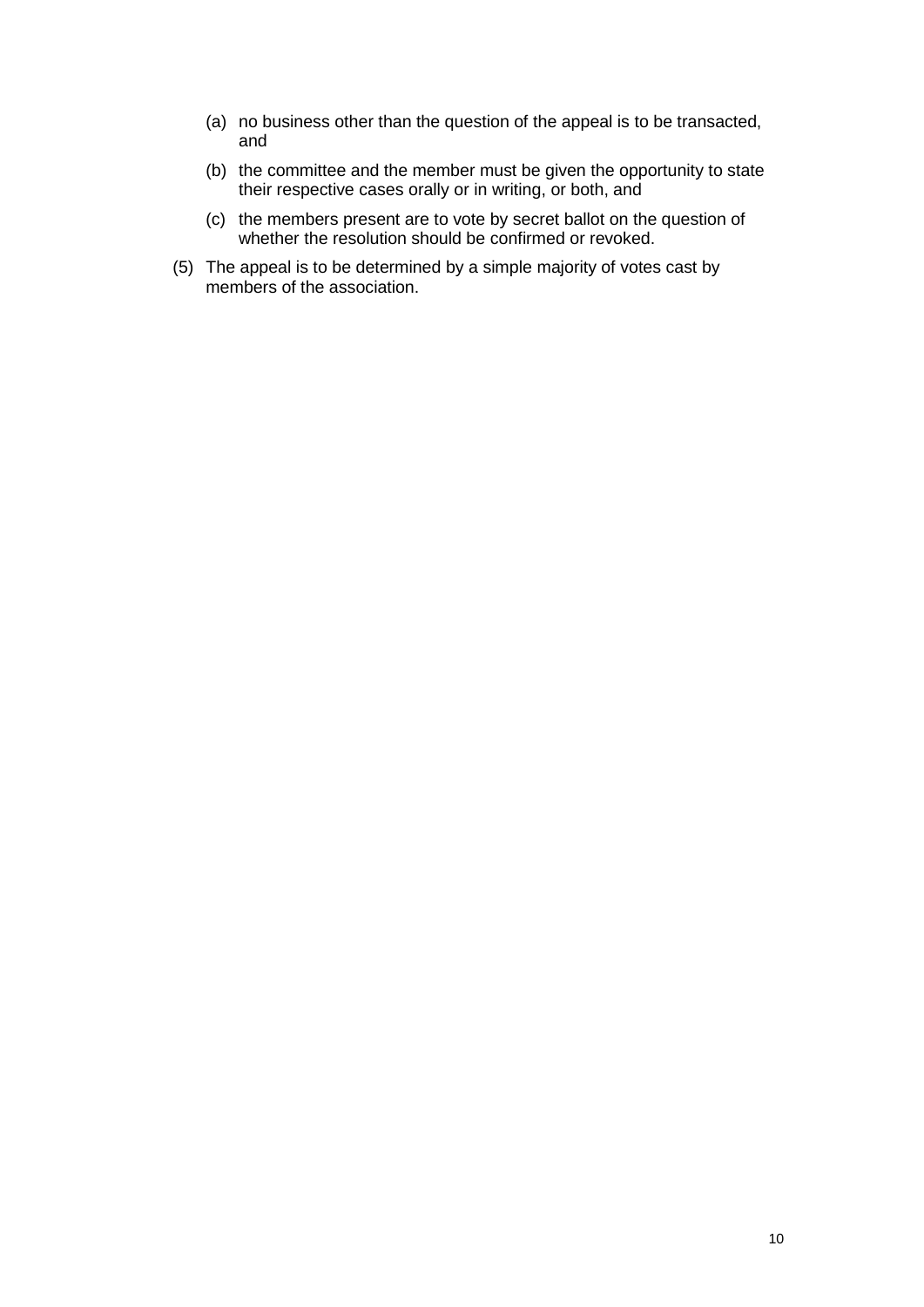# <span id="page-10-0"></span>**Part 3 The Committee**

#### <span id="page-10-1"></span>**14. Powers of the Committee**

Subject to the Act, the Regulation, this constitution and any resolution passed by the association in general meeting, the committee:

- (a) is to control and manage the affairs of the association, and
- (b) may exercise all the functions that may be exercised by the association, other than those functions that are required by this constitution to be exercised by a general meeting of members of the association, and
- (c) has power to perform all the acts and do all things that appear to the committee to be necessary or desirable for the proper management of the affairs of the association.

#### <span id="page-10-2"></span>**15. Composition and Membership of Committee**

- (1) The committee is to consist of:
	- (a) the office-bearers of the association, and
	- (b) at least 3 ordinary committee members,

each of whom is to be elected at the annual general meeting of the association under clause 15.

**Note.** Section 28 of the Act contains further requirements concerning eligibility for membership and composition of the committee.

- (2) The total number of committee members is to be a minimum of 6.
- (3) The office-bearers of the association are as follows:
	- (a) the president,
	- (b) the treasurer,
	- (c) the secretary.
- (4) A committee member may hold only one office
- (5) There is no maximum number of consecutive terms for which a committee member may hold office.

**Note.** Schedule 1 to the Act provides that an association's constitution is to address the maximum number of consecutive terms of office of any office-bearers on the committee.

(6) Each member of the committee is, subject to this constitution, to hold office until immediately before the election of committee members at the annual general meeting next following the date of the member's election, and is eligible for re-election.

#### <span id="page-10-3"></span>**16. Election of Committee Members**

- (1) Nominations of candidates for election as office-bearers of the association or as ordinary committee members:
	- (a) must be made in writing, with the written consent of the candidate (which may be endorsed on the form of the nomination), and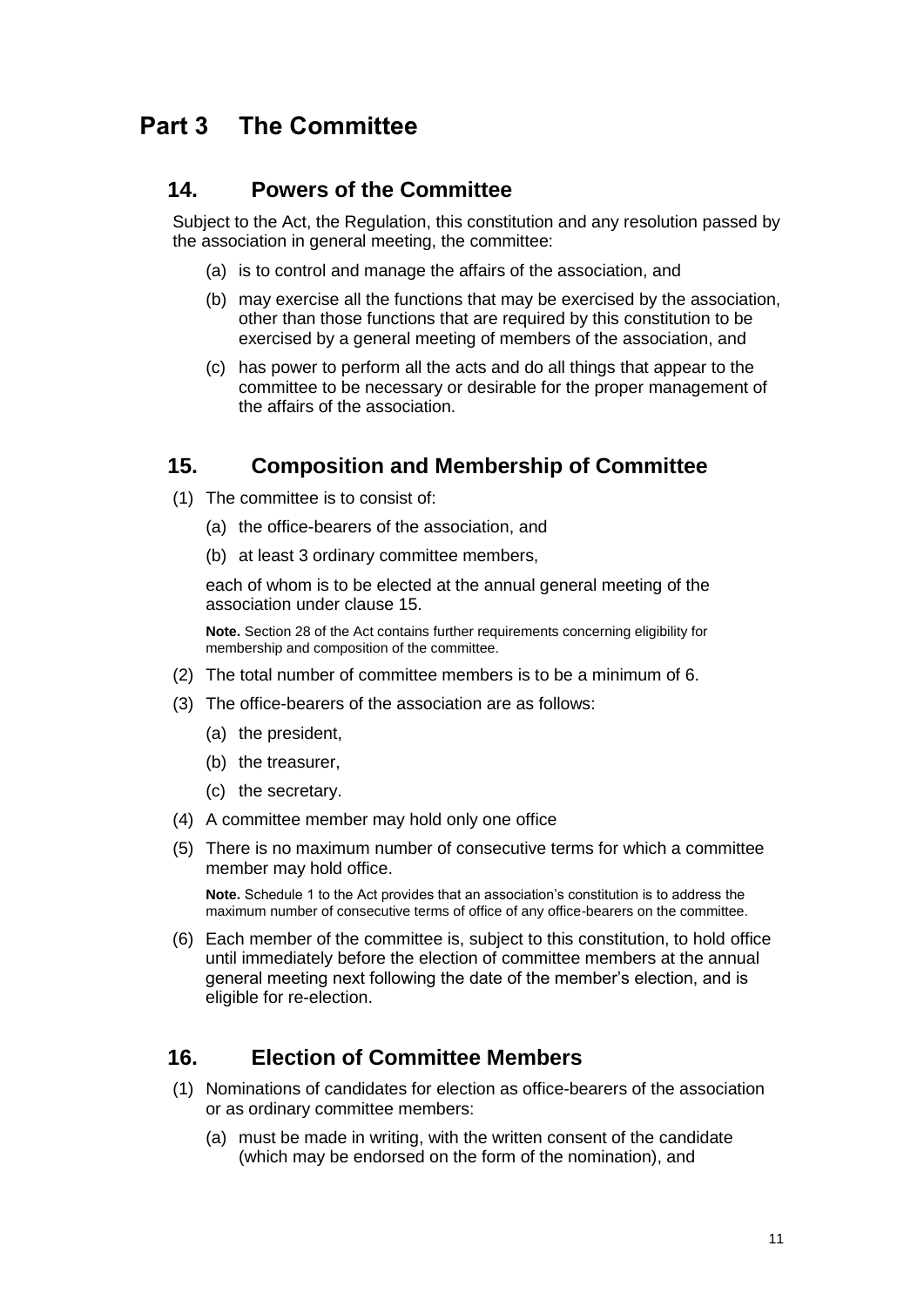- (b) must be delivered by post, in person or via email to the secretary of the association at least 7 days before the date fixed for the holding of the annual general meeting at which the election is to take place,.
- (2) If insufficient nominations are received to fill all vacancies on the committee, the candidates nominated are taken to be elected and further nominations are to be received at the annual general meeting.
- (3) If insufficient further nominations are received, any vacant positions remaining on the committee are taken to be casual vacancies.
- (4) If the number of nominations received is equal to the number of vacancies to be filled, the persons nominated are taken to be elected.
- (5) If the number of nominations received exceeds the number of vacancies to be filled, a ballot is to be held.
- (6) The ballot for the election of office-bearers and ordinary committee members of the committee is to be conducted at the annual general meeting in any usual and proper manner that the committee directs.
- (7) A person nominated as a candidate for election as an office-bearer or as an ordinary committee member of the association must be a member of the association.

## <span id="page-11-0"></span>**17. Secretary**

- (1) The secretary of the association must, as soon as practicable after being appointed as secretary, lodge notice with the association of his or her address.
- (2) It is the duty of the secretary to keep minutes (whether in written or electronic form) of:
	- (a) all appointments of office-bearers and members of the committee, and
	- (b) the names of members of the committee present at a committee meeting or a general meeting, and
	- (c) all proceedings at committee meetings and general meetings.
- (3) Minutes of proceedings at a meeting must be signed by the chairperson of the meeting or by the chairperson of the next succeeding meeting.
- (4) The signature of the chairperson may be transmitted by electronic means for the purposes of subclause (3).

#### <span id="page-11-1"></span>**18. Treasurer**

It is the duty of the treasurer of the association to ensure:

- (a) that all money due to the association is collected and received and that all payments authorised by the association are made, and
- (b) that correct books and accounts are kept showing the financial affairs of the association, including full details of all receipts and expenditure connected with the activities of the association.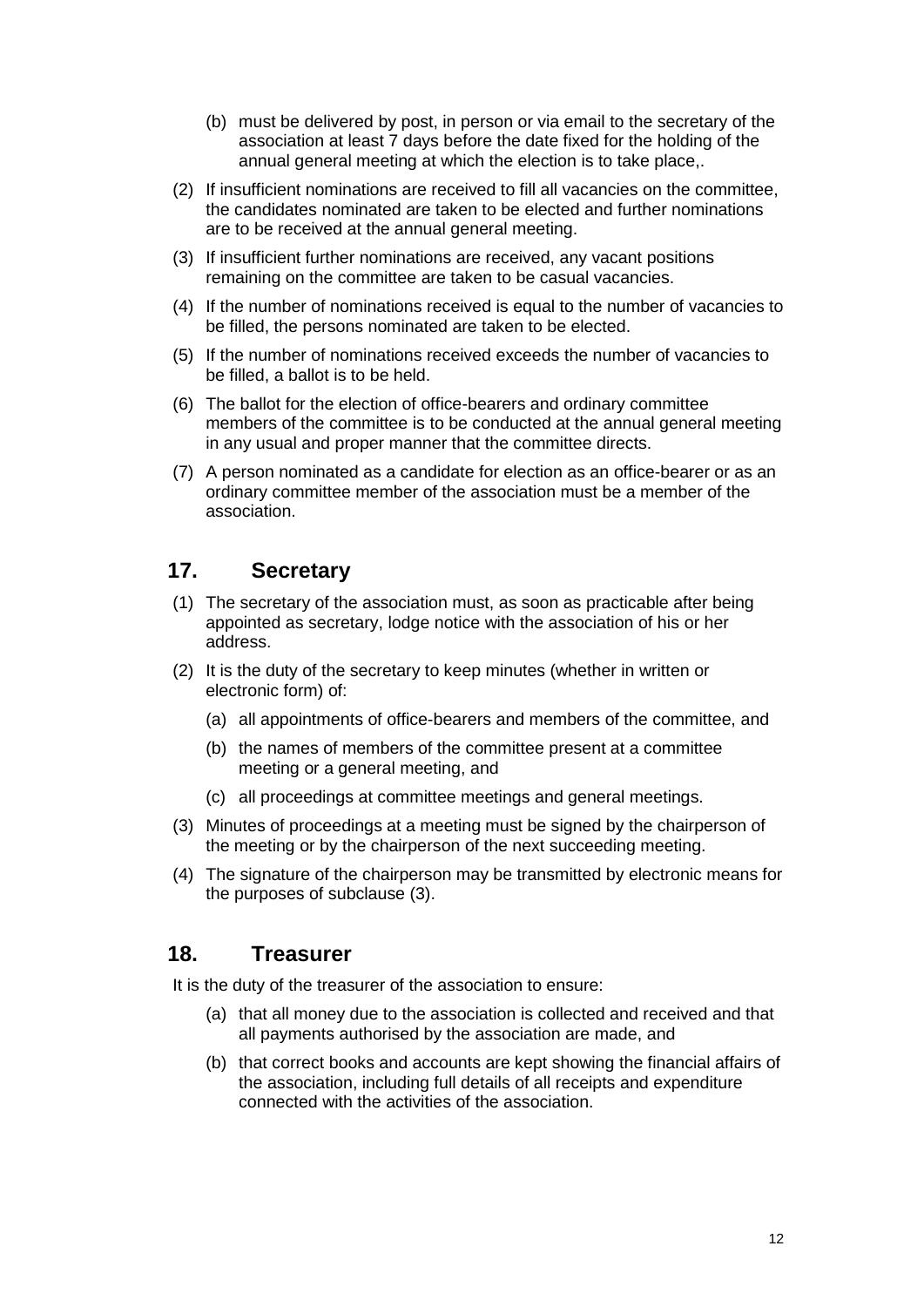## <span id="page-12-0"></span>**19. Casual Vacancies**

- (1) In the event of a casual vacancy occurring in the membership of the committee, the committee may appoint a member of the association to fill the vacancy and the member so appointed is to hold office, subject to this constitution, until the annual general meeting next following the date of the appointment.
- (2) A casual vacancy in the office of a member of the committee occurs if the member:
	- (a) dies, or
	- (b) ceases to be a member of the association, or
	- (c) is or becomes an insolvent under administration within the meaning of the *[Corporations Act 2001](http://www.comlaw.gov.au/)* of the Commonwealth, or
	- (d) resigns office by notice in writing given to the secretary, or
	- (e) is removed from office under clause 19, or
	- (f) becomes a mentally incapacitated person, or
	- (g) is absent without the consent of the committee from 3 consecutive meetings of the committee, or
	- (h) is convicted of an offence involving fraud or dishonesty for which the maximum penalty on conviction is imprisonment for not less than 3 months, or
	- (i) is prohibited from being a director of a company under Part 2D.6 (Disqualification from managing corporations) of the *[Corporations Act](http://www.comlaw.gov.au/)  [2001](http://www.comlaw.gov.au/)* of the Commonwealth.

## <span id="page-12-1"></span>**20. Removal of Committee Members**

- (1) The association in general meeting may by resolution remove any member of the committee from the office of member before the expiration of the member's term of office and may by resolution appoint another person to hold office until the expiration of the term of office of the member so removed.
- (2) If a member of the committee to whom a proposed resolution referred to in subclause (1) relates makes representations in writing to the secretary or president (not exceeding a reasonable length) and requests that the representations be notified to the members of the association, the secretary or the president may send a copy of the representations to each member of the association or, if the representations are not so sent, the member is entitled to require that the representations be read out at the meeting at which the resolution is considered.

## <span id="page-12-2"></span>**21. Committee Meetings and Quorum**

- (1) The committee must meet at least 3 times in each period of 12 months at the place and time that the committee may determine.
- (2) Additional meetings of the committee may be convened by the president or by any member of the committee.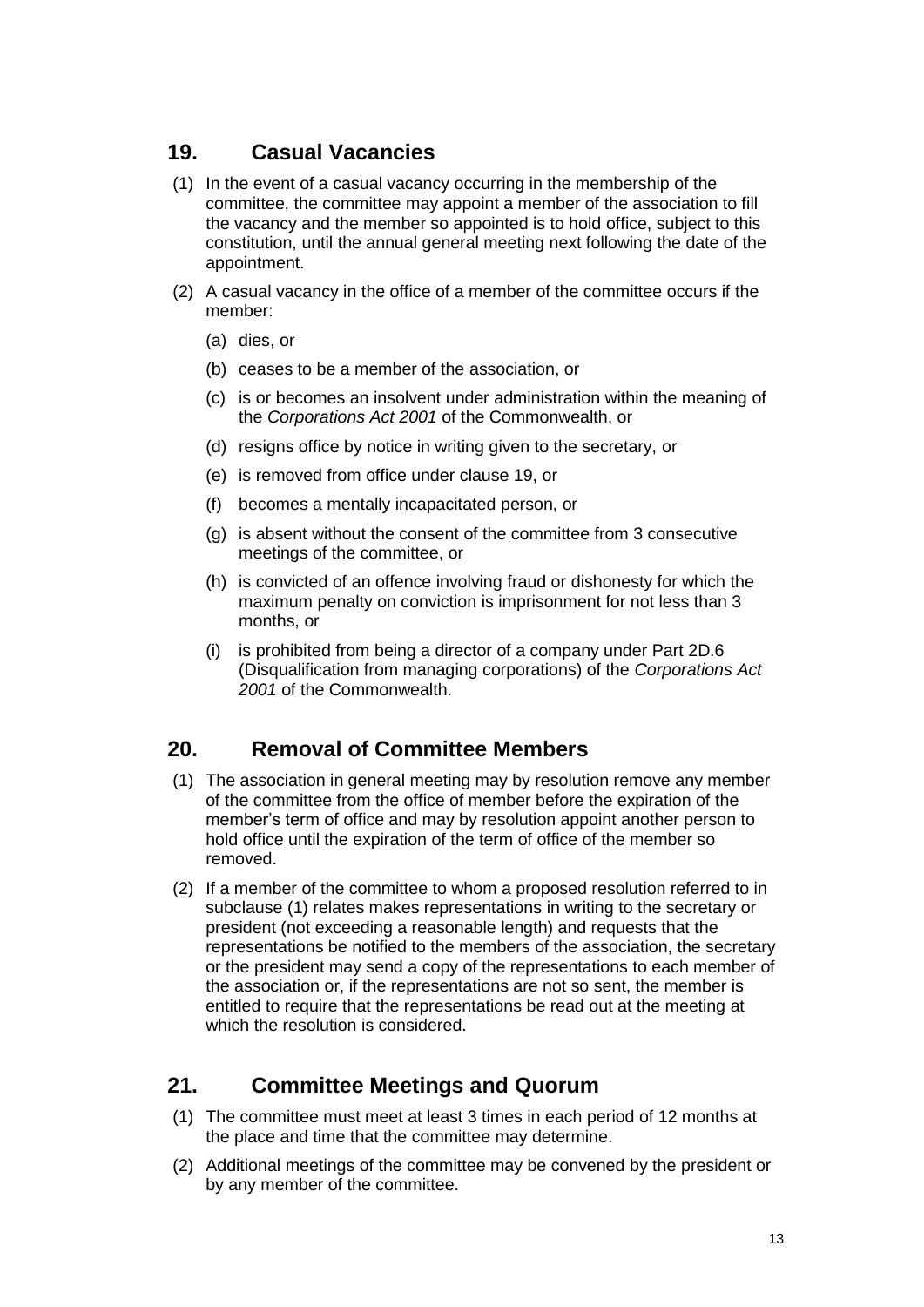- (3) Oral or written notice of a meeting of the committee must be given by the secretary to each member of the committee at least 48 hours (or any other period that may be unanimously agreed on by the members of the committee) before the time appointed for the holding of the meeting.
- (4) Notice of a meeting given under subclause (3) must specify the general nature of the business to be transacted at the meeting and no business other than that business is to be transacted at the meeting, except business which the committee members present at the meeting unanimously agree to treat as urgent business.
- (5) Any 3 members of the committee constitute a quorum for the transaction of the business of a meeting of the committee.
- (6) No business is to be transacted by the committee unless a quorum is present and if, within half an hour of the time appointed for the meeting, a quorum is not present, the meeting is to stand adjourned to the same place and at the same hour of the same day in the following week.
- (7) If at the adjourned meeting a quorum is not present within half an hour of the time appointed for the meeting, the meeting is to be dissolved.
- (8) At a meeting of the committee:
	- (a) the president or, in the president's absence, the vice-president is to preside, or
	- (b) if the president and the vice-president are absent or unwilling to act, one of the remaining members of the committee chosen by the members present at the meeting is to preside.

#### <span id="page-13-0"></span>**22. Appointment of Association Members as Committee Members to Constitute Quorum**

- (1) If at any time the number of committee members is less than the number required to constitute a quorum for a committee meeting, the existing committee members may appoint a sufficient number of members of the association as committee members to enable the quorum to be constituted.
- (2) A member of the committee so appointed is to hold office, subject to this constitution, until the annual general meeting next following the date of the appointment.
- (3) This clause does not apply to the filling of a casual vacancy to which clause 18 applies.

#### <span id="page-13-1"></span>**23. Use of Technology at Committee Meetings**

- (1) A committee meeting may be held at 2 or more venues using any technology approved by the committee that gives each of the committee's members a reasonable opportunity to participate.
- (2) A committee member who participates in a committee meeting using that technology is taken to be present at the meeting and, if the member votes at the meeting, is taken to have voted in person.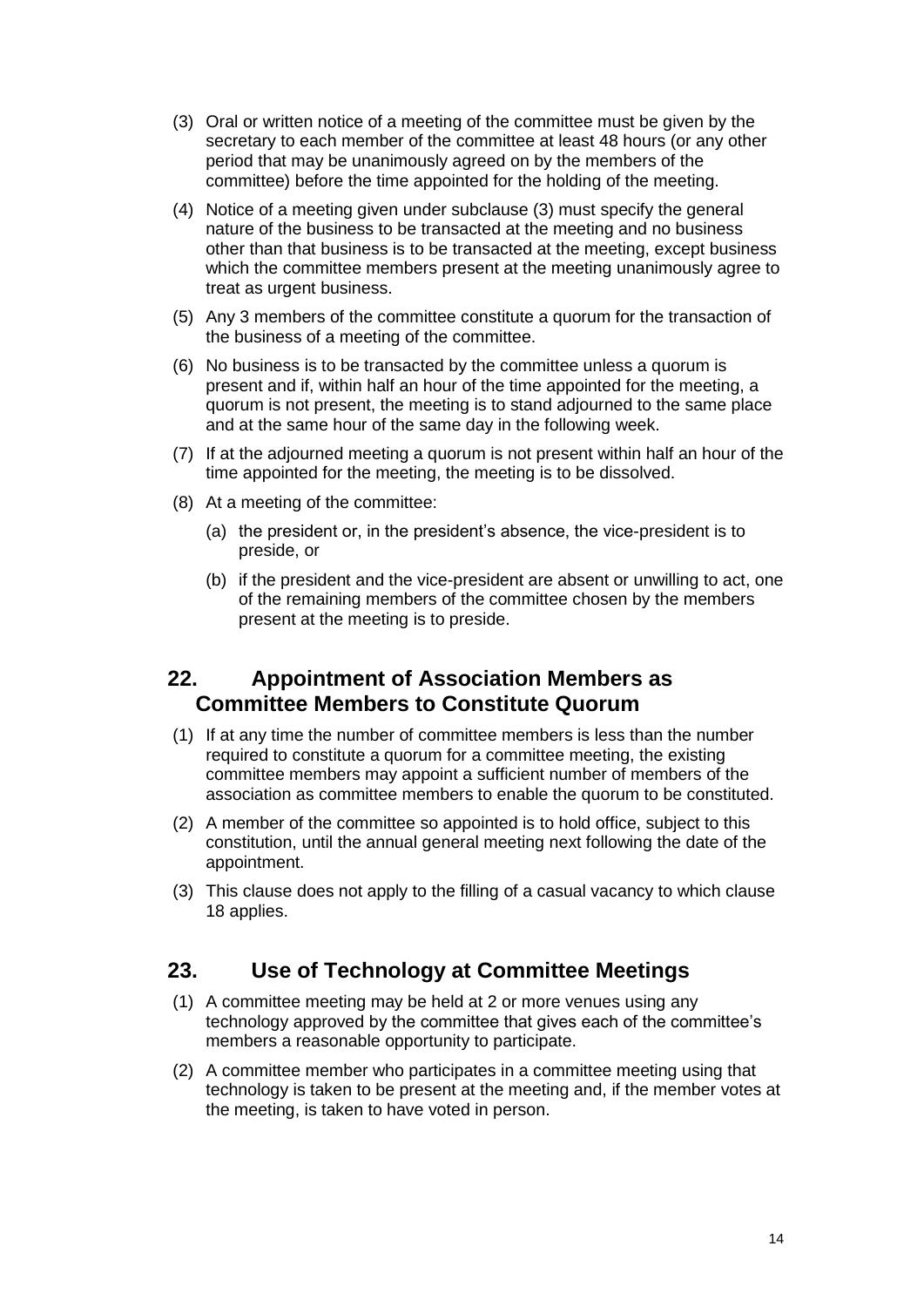## <span id="page-14-0"></span>**24. Delegation by Committee to Sub-Committee**

- (1) The committee may, by instrument in writing, delegate to one or more subcommittees (consisting of the member or members of the association that the committee thinks fit) the exercise of any of the functions of the committee that are specified in the instrument, other than:
	- (a) this power of delegation, and
	- (b) a function which is a duty imposed on the committee by the Act or by any other law.
- (2) A function the exercise of which has been delegated to a sub-committee under this clause may, while the delegation remains unrevoked, be exercised from time to time by the sub-committee in accordance with the terms of the delegation.
- (3) A delegation under this clause may be made subject to any conditions or limitations as to the exercise of any function, or as to time or circumstances, that may be specified in the instrument of delegation.
- (4) Despite any delegation under this clause, the committee may continue to exercise any function delegated.
- (5) Any act or thing done or suffered by a sub-committee acting in the exercise of a delegation under this clause has the same force and effect as it would have if it had been done or suffered by the committee.
- (6) The committee may, by instrument in writing, revoke wholly or in part any delegation under this clause.
- (7) A sub-committee may meet and adjourn as it thinks proper.

#### <span id="page-14-1"></span>**25. Voting and Decisions**

- (1) Questions arising at a meeting of the committee or of any sub-committee appointed by the committee are to be determined by a majority of the votes of members of the committee or sub-committee present at the meeting.
- (2) Each member present at a meeting of the committee or of any subcommittee appointed by the committee (including the person presiding at the meeting) is entitled to one vote but, in the event of an equality of votes on any question, the person presiding may exercise a second or casting vote.
- (3) Subject to clause 20 (5), the committee may act despite any vacancy on the committee.
- (4) Any act or thing done or suffered, or purporting to have been done or suffered, by the committee or by a sub-committee appointed by the committee, is valid and effectual despite any defect that may afterwards be discovered in the appointment or qualification of any member of the committee or sub-committee.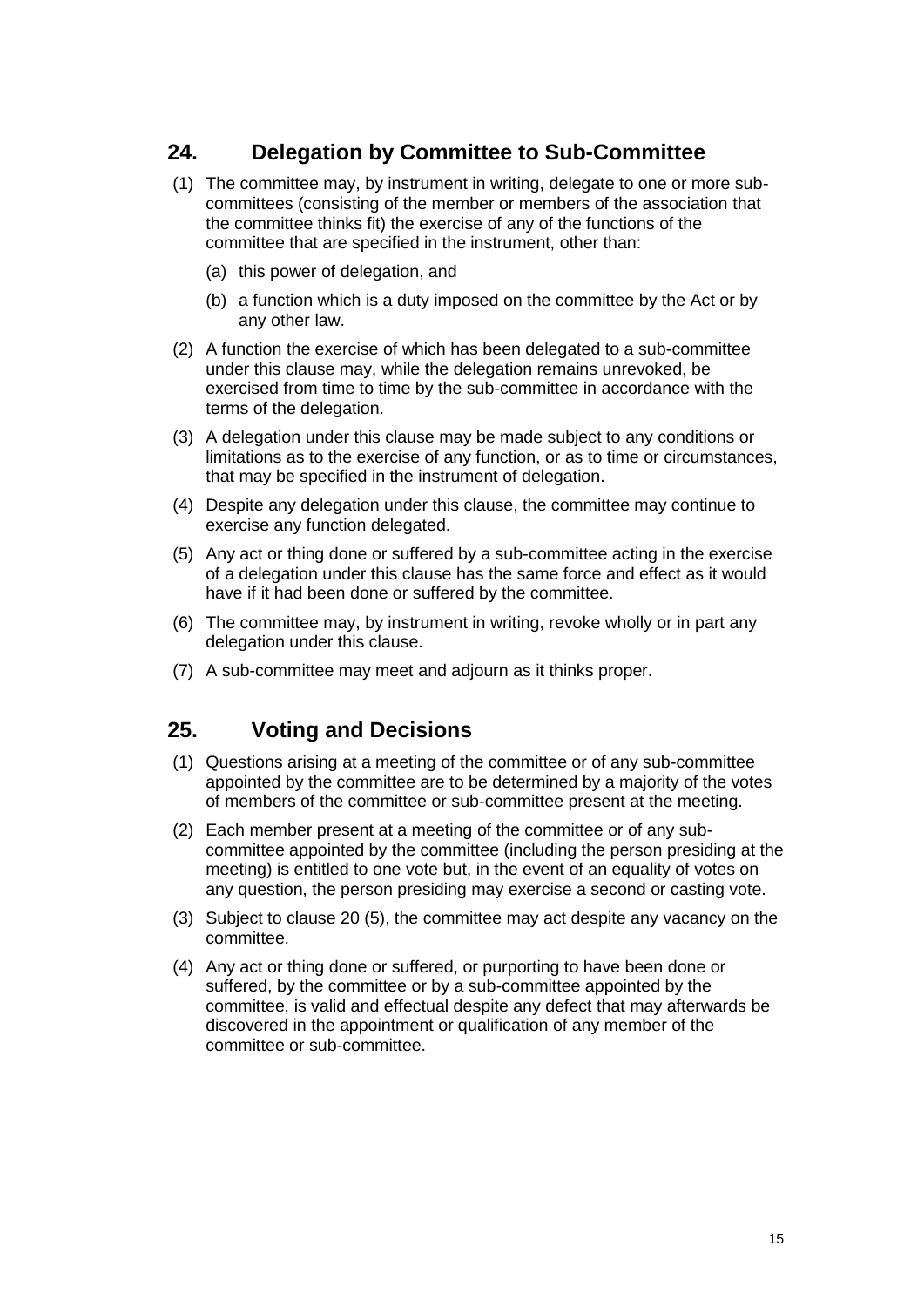# <span id="page-15-0"></span>**Part 4 General meetings**

#### <span id="page-15-1"></span>**26. Annual General Meetings - holding of**

- (1) The association must hold its first annual general meeting within 18 months after its registration under the Act.
- (2) The association must hold its annual general meetings:
	- (a) within 6 months after the close of the association's financial year, or
	- (b) within any later time that may be allowed or prescribed under section 37 (2) (b) of the Act.

### <span id="page-15-2"></span>**27. Annual General Meetings - calling of and business at**

- (1) The annual general meeting of the association is, subject to the Act and to clause 25, to be convened on the date and at the place and time that the committee thinks fit.
- (2) In addition to any other business which may be transacted at an annual general meeting, the business of an annual general meeting is to include the following:
	- (a) to confirm the minutes of the last preceding annual general meeting and of any special general meeting held since that meeting,
	- (b) to receive from the committee reports on the activities of the association during the last preceding financial year,
	- (c) to elect office-bearers of the association and ordinary committee members,
	- (d) to receive and consider any financial statement or report required to be submitted to members under the Act.
- (3) An annual general meeting must be specified as that type of meeting in the notice convening it.

#### <span id="page-15-3"></span>**28. Special General Meetings - calling of**

- (1) The committee may, whenever it thinks fit, convene a special general meeting of the association.
- (2) The committee must, on the requisition of at least 5% of the total number of members, convene a special general meeting of the association.
- (3) A requisition of members for a special general meeting:
	- (a) must be in writing, and
	- (b) must state the purpose or purposes of the meeting, and
	- (c) must be signed by the members making the requisition, and
	- (d) must be lodged with the secretary, and
	- (e) may consist of several documents in a similar form, each signed by one or more of the members making the requisition.
- (4) If the committee fails to convene a special general meeting to be held within 1 month after the date on which a requisition of members for the meeting is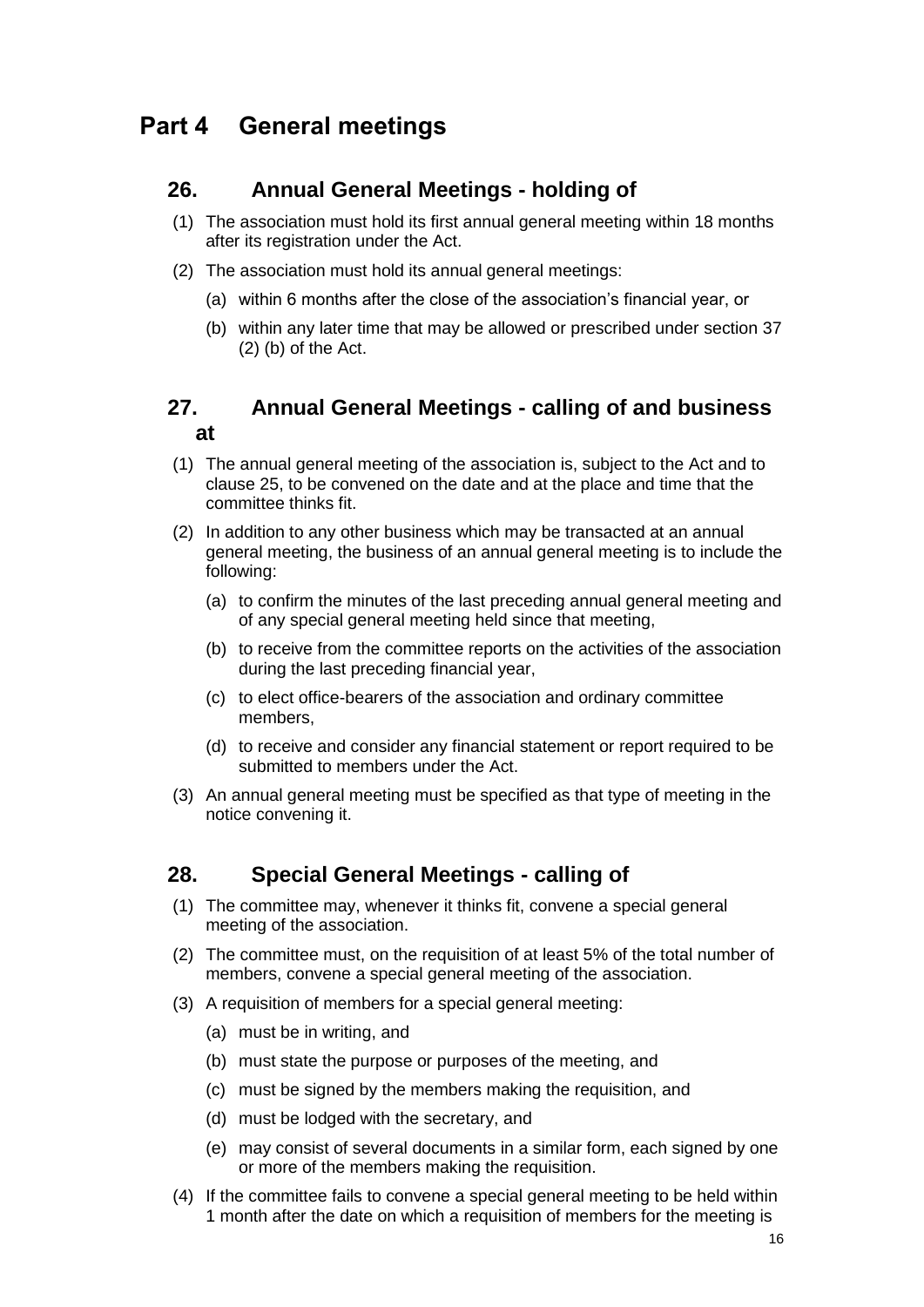lodged with the secretary, any one or more of the members who made the requisition may convene a special general meeting to be held not later than 3 months after that date.

- (5) A special general meeting convened by a member or members as referred to in subclause (4) must be convened as nearly as is practicable in the same manner as general meetings are convened by the committee.
- (6) For the purposes of subclause (3):
	- (a) a requisition may be in electronic form, and
	- (b) a signature may be transmitted, and a requisition may be lodged, by electronic means.

#### <span id="page-16-0"></span>**29. Notice**

- (1) Except if the nature of the business proposed to be dealt with at a general meeting requires a special resolution of the association, the secretary must, at least 14 days before the date fixed for the holding of the general meeting, give a notice to each member specifying the place, date and time of the meeting and the nature of the business proposed to be transacted at the meeting.
- (2) If the nature of the business proposed to be dealt with at a general meeting requires a special resolution of the association, the secretary must, at least 21 days before the date fixed for the holding of the general meeting, cause notice to be given to each member specifying, in addition to the matter required under subclause (1), the intention to propose the resolution as a special resolution.

**Note.** A special resolution must be passed in accordance with section 39 of the Act.

- (3) No business other than that specified in the notice convening a general meeting is to be transacted at the meeting except, in the case of an annual general meeting, business which may be transacted under clause 26 (2).
- (4) A member desiring to bring any business before a general meeting may give notice in writing of that business to the secretary who must include that business in the next notice calling a general meeting given after receipt of the notice from the member.

## <span id="page-16-1"></span>**30. Quorum for general meetings**

- (1) No item of business is to be transacted at a general meeting unless a quorum of members entitled under this constitution to vote is present during the time the meeting is considering that item.
- (2) Five members present (being members entitled under this constitution to vote at a general meeting) constitute a quorum for the transaction of the business of a general meeting.
- (3) If within half an hour after the appointed time for the commencement of a general meeting a quorum is not present, the meeting:
	- (a) if convened on the requisition of members—is to be dissolved, and
	- (b) in any other case—is to stand adjourned to the same day in the following week at the same time and (unless another place is specified at the time of the adjournment by the person presiding at the meeting or communicated by written notice to members given before the day to which the meeting is adjourned) at the same place.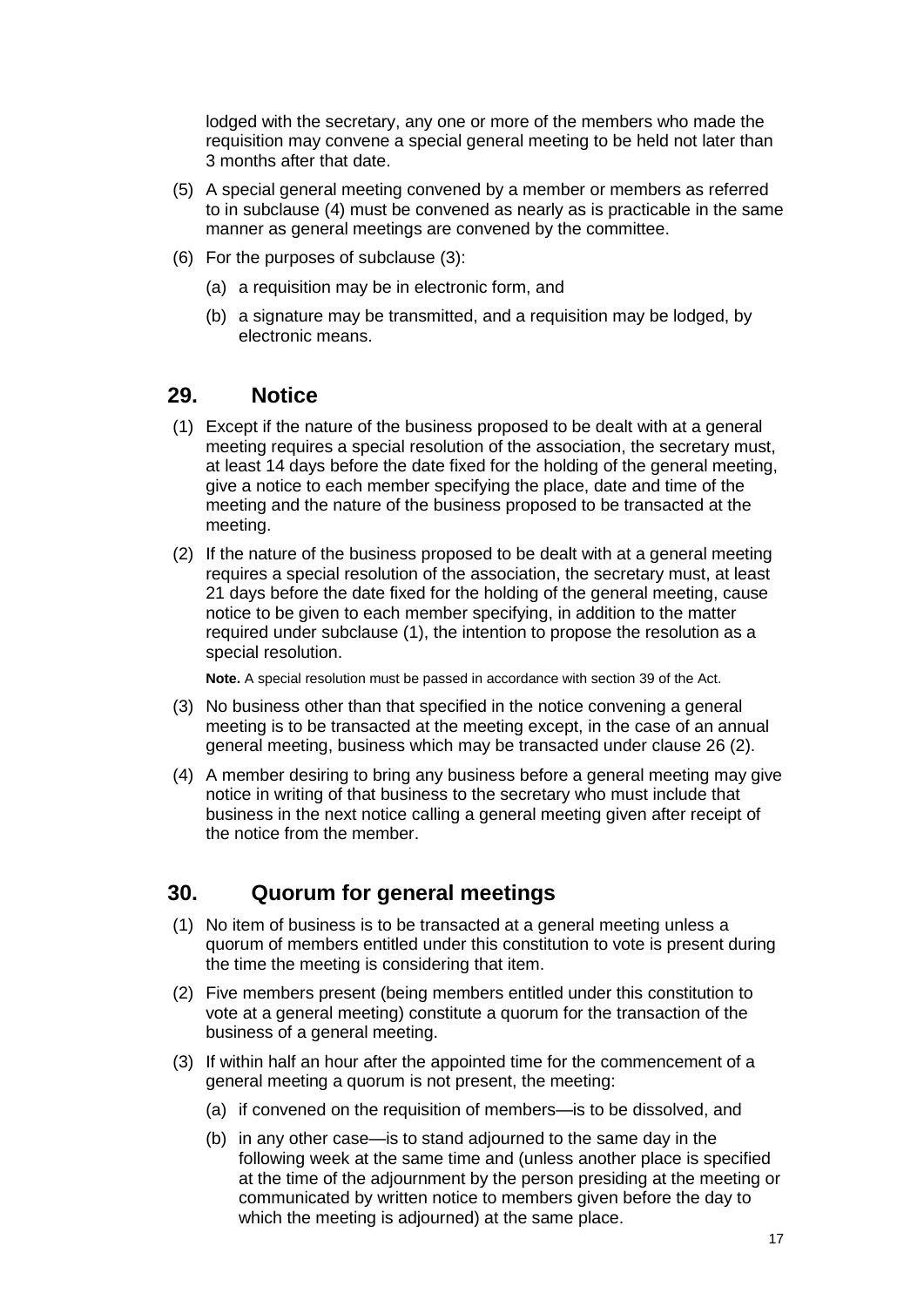(4) If at the adjourned meeting a quorum is not present within half an hour after the time appointed for the commencement of the meeting, the members present (being at least 3) are to constitute a quorum.

## <span id="page-17-0"></span>**31. Presiding Member**

- (1) The president or, in the president's absence, the vice-president, is to preside as chairperson at each general meeting of the association.
- (2) If the president and the vice-president are absent or unwilling to act, the members present must elect one of their number to preside as chairperson at the meeting.

## <span id="page-17-1"></span>**32. Adjournment**

- (1) The chairperson of a general meeting at which a quorum is present may, with the consent of the majority of members present at the meeting, adjourn the meeting from time to time and place to place, but no business is to be transacted at an adjourned meeting other than the business left unfinished at the meeting at which the adjournment took place.
- (2) If a general meeting is adjourned for 14 days or more, the secretary must give written or oral notice of the adjourned meeting to each member of the association stating the place, date and time of the meeting and the nature of the business to be transacted at the meeting.
- (3) Except as provided in subclauses (1) and (2), notice of an adjournment of a general meeting or of the business to be transacted at an adjourned meeting is not required to be given.

## <span id="page-17-2"></span>**33. Making of Decisions**

- (1) A question arising at a general meeting of the association is to be determined by:
	- (a) a show of hands or, if the meeting is one to which clause 37 applies, any appropriate corresponding method that the committee may determine, or
	- (b) if on the motion of the chairperson or if 5 or more members present at the meeting decide that the question should be determined by a written ballot—a written ballot.
- (2) If the question is to be determined by a show of hands, a declaration by the chairperson that a resolution has, on a show of hands, been carried or carried unanimously or carried by a particular majority or lost, or an entry to that effect in the minute book of the association, is evidence of the fact without proof of the number or proportion of the votes recorded in favour of or against that resolution.
- (3) Subclause (2) applies to a method determined by the committee under subclause (1) (a) in the same way as it applies to a show of hands.
- (4) If the question is to be determined by a written ballot, the ballot is to be conducted in accordance with the directions of the chairperson.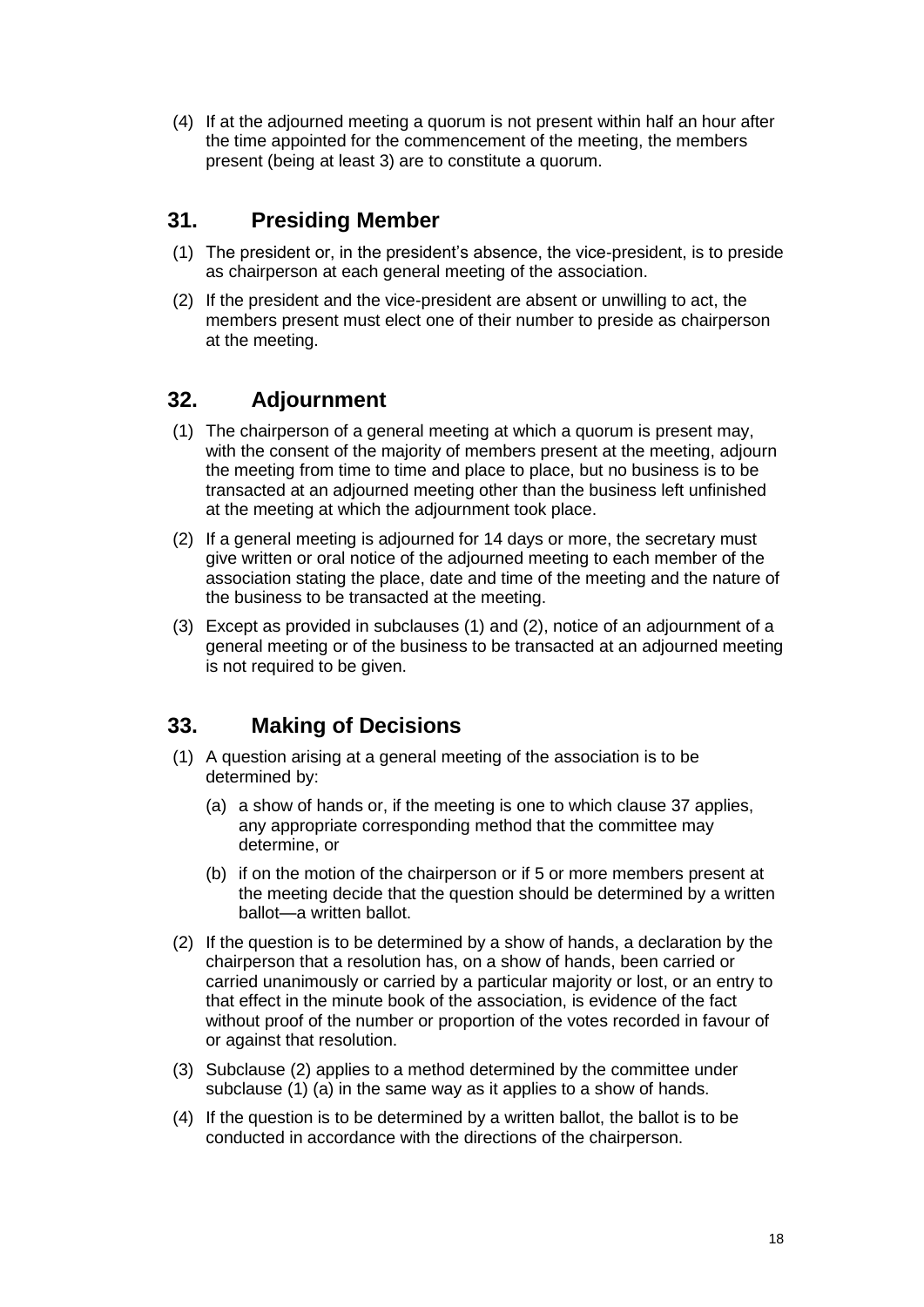## <span id="page-18-0"></span>**34. Special Resolutions**

A special resolution may only be passed by the association in accordance with section 39 of the Act.

## <span id="page-18-1"></span>**35. Voting**

- (1) On any question arising at a general meeting of the association a member has one vote only.
- (2) In the case of an equality of votes on a question at a general meeting, the chairperson of the meeting is entitled to exercise a second or casting vote.
- (3) A member is not entitled to vote at any general meeting of the association unless all money due and payable by the member to the association has been paid.
- (4) A member is not entitled to vote at any general meeting of the association if the member is under 18 years of age.

## <span id="page-18-2"></span>**36. Proxy Votes Not Permitted**

Proxy voting must not be undertaken at or in respect of a general meeting.

**Note.** Schedule 1 to the Act provides that an association's constitution is to address whether members of the association are entitled to vote by proxy at general meetings.

## <span id="page-18-3"></span>**37. Postal or Electronic Ballots**

- (1) The association may hold a postal or electronic ballot (as the committee determines) to determine any issue or proposal (other than an appeal under clause 12).
- (2) A postal or electronic ballot is to be conducted in accordance with Schedule 3 to the Regulation.

## <span id="page-18-4"></span>**38. Use of Technology at General Meetings**

- (1) A general meeting may be held at 2 or more venues using any technology approved by the committee that gives each of the association's members a reasonable opportunity to participate.
- (2) A member of an association who participates in a general meeting using that technology is taken to be present at the meeting and, if the member votes at the meeting, is taken to have voted in person.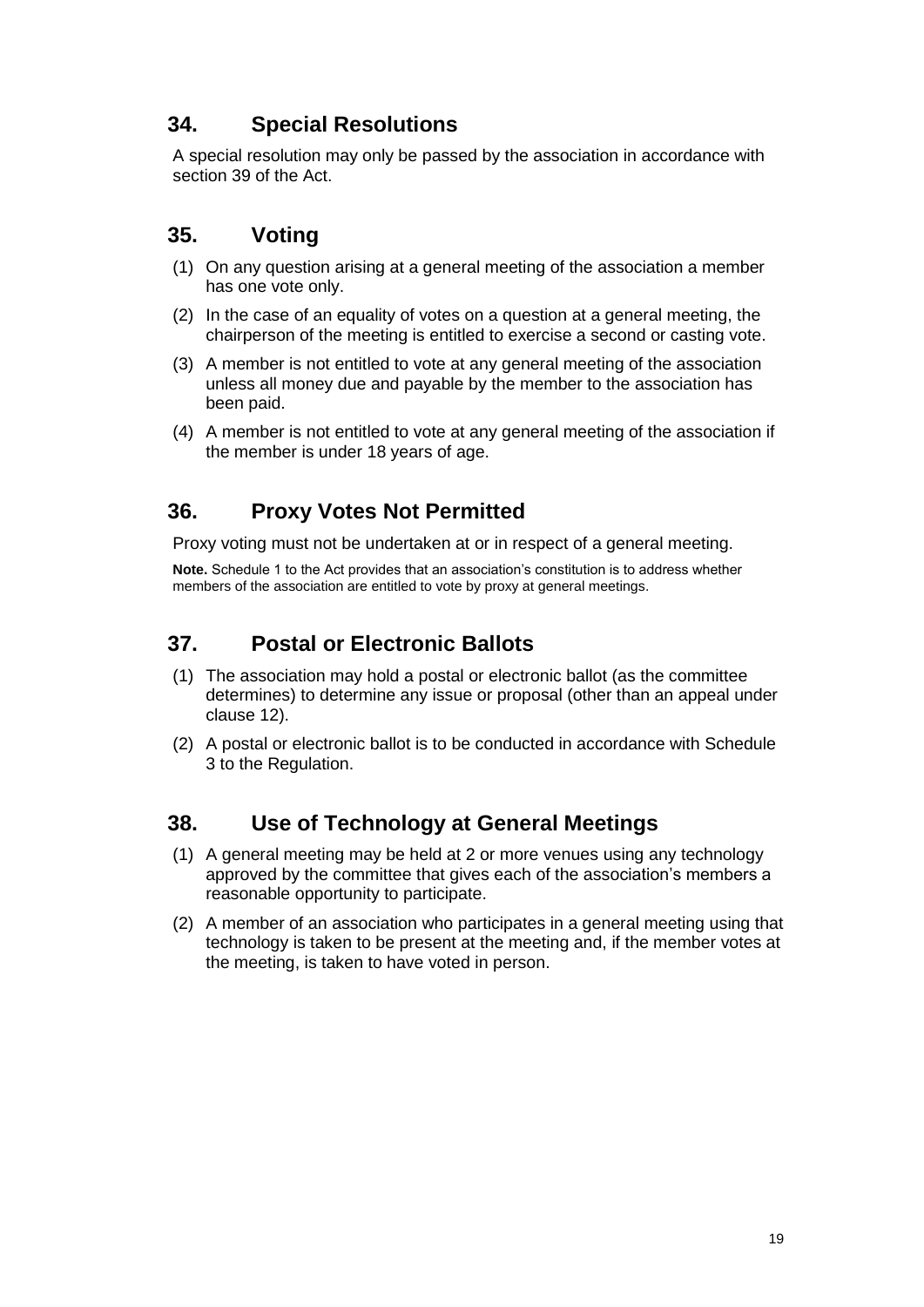# <span id="page-19-0"></span>**Part 5 Miscellaneous**

#### <span id="page-19-1"></span>**39. Insurance**

The association may effect and maintain insurance.

## <span id="page-19-2"></span>**40. Funds - Source**

- (1) The funds of the association are to be derived from entrance fees and annual subscriptions of members, donations and, subject to any resolution passed by the association in general meeting, any other sources that the committee determines.
- (2) All money received by the association must be deposited as soon as practicable and without deduction to the credit of the association's bank or other authorised deposit-taking institution account.
- (3) The association must, as soon as practicable after receiving any money, issue an appropriate receipt.

## <span id="page-19-3"></span>**41. Funds - Management**

- (1) Subject to any resolution passed by the association in general meeting, the funds of the association are to be used solely in pursuance of the objects of the association in the manner that the committee determines.
- (2) All drafts, bills of exchange, promissory notes and other negotiable instruments (except cheques and EFT payments) must be signed by 2 authorised signatories.
- (3) All cheques or EFT bank transfers can signed or initiated by the Treasurer only, after approval by the Committee.

## <span id="page-19-4"></span>**42. Association is Non-Profit**

Subject to the Act and the Regulation, the association must apply its funds and assets solely in pursuance of the objects of the association and must not conduct its affairs so as to provide a pecuniary gain for any of its members.

<span id="page-19-5"></span>**Note.** Section 5 of the Act defines **pecuniary gain** for the purpose of this clause.

## **43. Distribution of Property on Winding Up of Association**

- (1) Subject to the Act and the Regulations, in a winding up of the association, any surplus property of the association is to be transferred to another organisation with similar objects and which is not carried on for the profit or gain of its individual members.
- (2) In this clause, a reference to the surplus property of an association is a reference to that property of the association remaining after satisfaction of the debts and liabilities of the association and the costs, charges and expenses of the winding up of the association.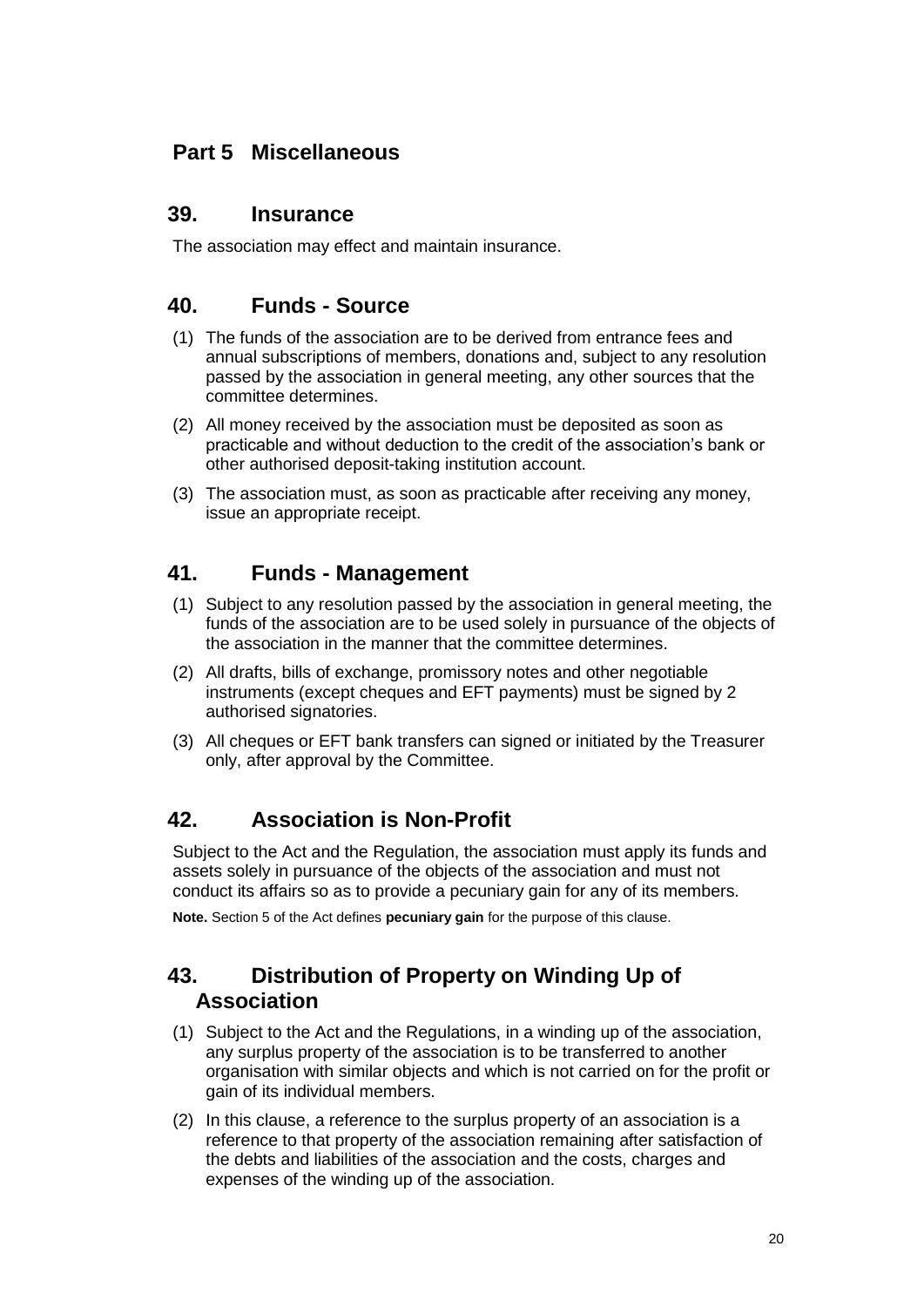**Note.** Section 65 of the Act provides for distribution of surplus property on the winding up of an association.

## <span id="page-20-0"></span>**44. Change of Name, Objects and Constitution**

An application for registration of a change in the association's name, objects or constitution in accordance with section 10 of the Act is to be made by the public officer or a committee member.

## <span id="page-20-1"></span>**45. Custody of Books etc**

Except as otherwise provided by this constitution, all records, books and other documents relating to the association must be kept in New South Wales:

- (a) at the main premises of the association, in the custody of the public officer or a member of the association (as the committee determines), or
- (b) if the association has no premises, at the association's official address, in the custody of the public officer.

## <span id="page-20-2"></span>**46. Inspection of Books etc**

- (1) The following documents must be open to inspection, free of charge, by a member of the association at any reasonable hour:
	- (a) records, books and other financial documents of the association,
	- (b) this constitution,
	- (c) minutes of all committee meetings and general meetings of the association.
- (2) A member of the association may obtain a copy of any of the documents referred to in subclause (1) on payment of a fee of not more than \$1 for each page copied.
- (3) Despite subclauses (1) and (2), the committee may refuse to permit a member of the association to inspect or obtain a copy of records of the association that relate to confidential, personal, employment, commercial or legal matters or where to do so may be prejudicial to the interests of the association.

## <span id="page-20-3"></span>**47. Service of Notices**

- (1) For the purpose of this constitution, a notice may be served on or given to a person:
	- (a) by delivering it to the person personally, or
	- (b) by sending it by pre-paid post to the address of the person, or
	- (c) by sending it by facsimile transmission or some other form of electronic transmission to an address specified by the person for giving or serving the notice.
- (2) For the purpose of this constitution, a notice is taken, unless the contrary is proved, to have been given or served:
	- (a) in the case of a notice given or served personally, on the date on which it is received by the addressee, and